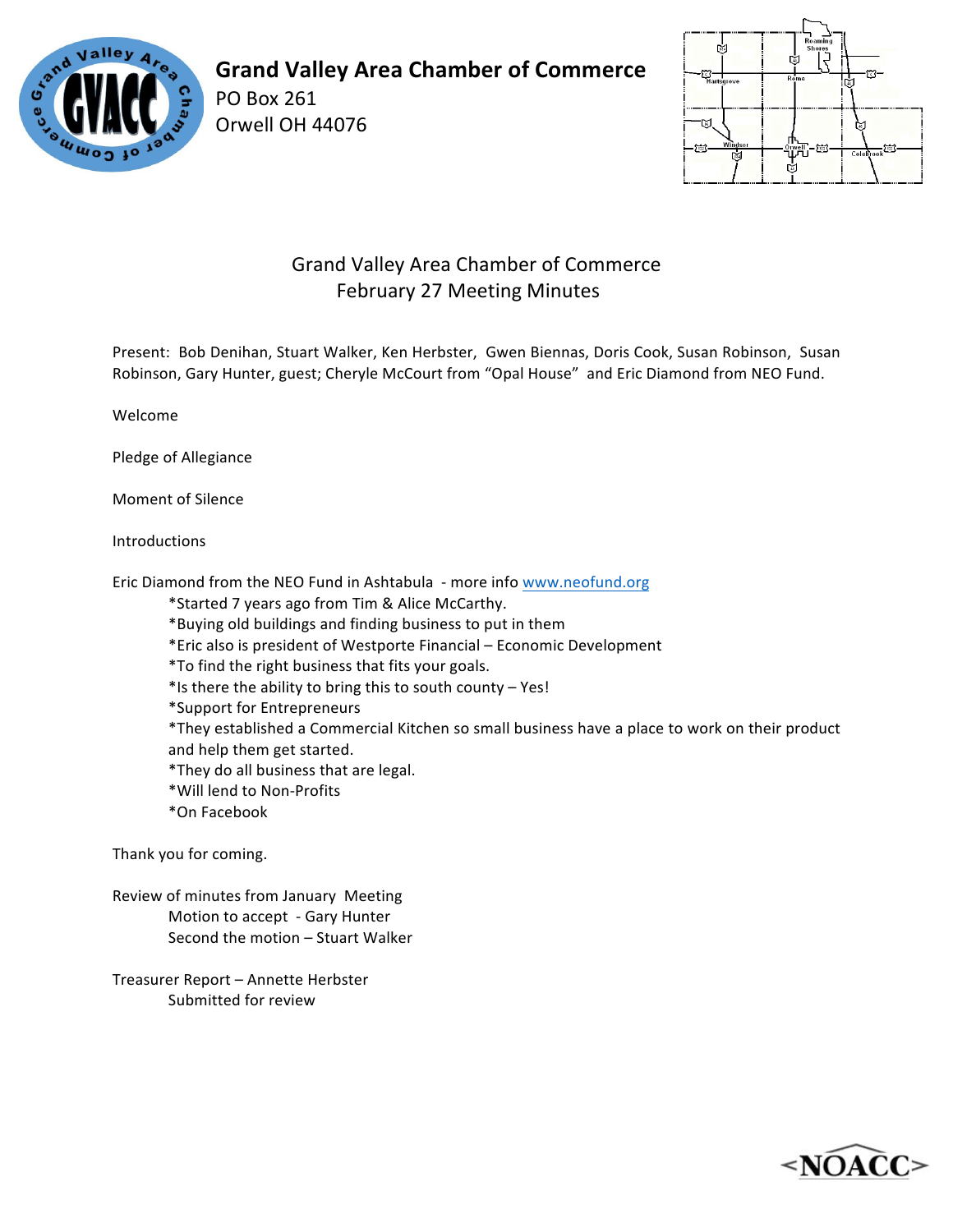

## **Grand Valley Area Chamber of Commerce**

PO Box 261 Orwell OH 44076



Correspondence - Gwen Biennas Outgoing - Emails - meeting reminders info Incoming emails - Home Show Organizational Meeting, flyers, website link, March Business Compass, Bands and/or musicians to perform for the festival all were forwarded to Stuart Walk and Kimberly Herbster Chamber Envergy Program News Aris – Port A Pott wanted to give a quote for the festival Out going – Dr. Bill Nye was sent a sympathy card on the death of his mother

Spotlight Business - February, B & S Publishing; March, Dr. Kenneth Lawrence DDS; April, Ibold & O'Brien, May, Farm Credit.

Gun Drawing Winner - Bob Mason

Festival Committee met at the Orwell Fire Hall – Entertainment Contracts are done for Out of Eden and Rock n Roll. No contract at this time for Fort Huntsburg. The American Legion is not able to help this year. We have approached the Boy Scouts to help with the opening. The parade is Friday to open the Festival. We will also have a Chinese Auction. Gwen Biennas is in charge of this, if you would like to donate towards this please let her know.

Home Show – Bob and Stuart will go Saturday evening. Ed Sutliff will go Sunday afternoon.

We will not have a meeting in March. Our next meeting will be Tuesday, April 17 here at the OVFD. We are working on revising our Constitution and Bi-laws. We will give keep you updated.

Business Roundtable:

\*Susan Robinson, Sacred Path Candles – doing a show in Akron 10-11 of March at the JF Knight Center. April a show in Conneaut and one in Ravenna at the end of the month.

\*Doris Cook, The Gazette  $-$  just stressing the Home Show

\*Gary Hunter, Conversation Station – last chance to get tickets for the Citizen of the Year on April 7, 2018. This is a fundraiser for the Old Brick. Also, only 2 weeks left for the Soup & Bread, on April 28 they are holding their Annual Chinese Auction limit 400 tickets. This is at the Grand Valley School.

\*Ed Sutliff, Western Reserve Drafting - didn't have anything in January but now we are getting busy again. Ed also added that the Rome Presbyterian is having a Ham Dinner on March 8 from 4-7 p.m. 

\*Cheryle McCourt, "Opal House" - looking to expand and help with raising funds. 

\*Gwen Biennas, Gwen's Catering – busy, Mystery Dinner Theater, Citizen of the Year, Maple Festival Queens Luncheon and getting ready for Graduation Season

\*Ken Herbster, Herbster Home Inspection – the phone is starting to ring.